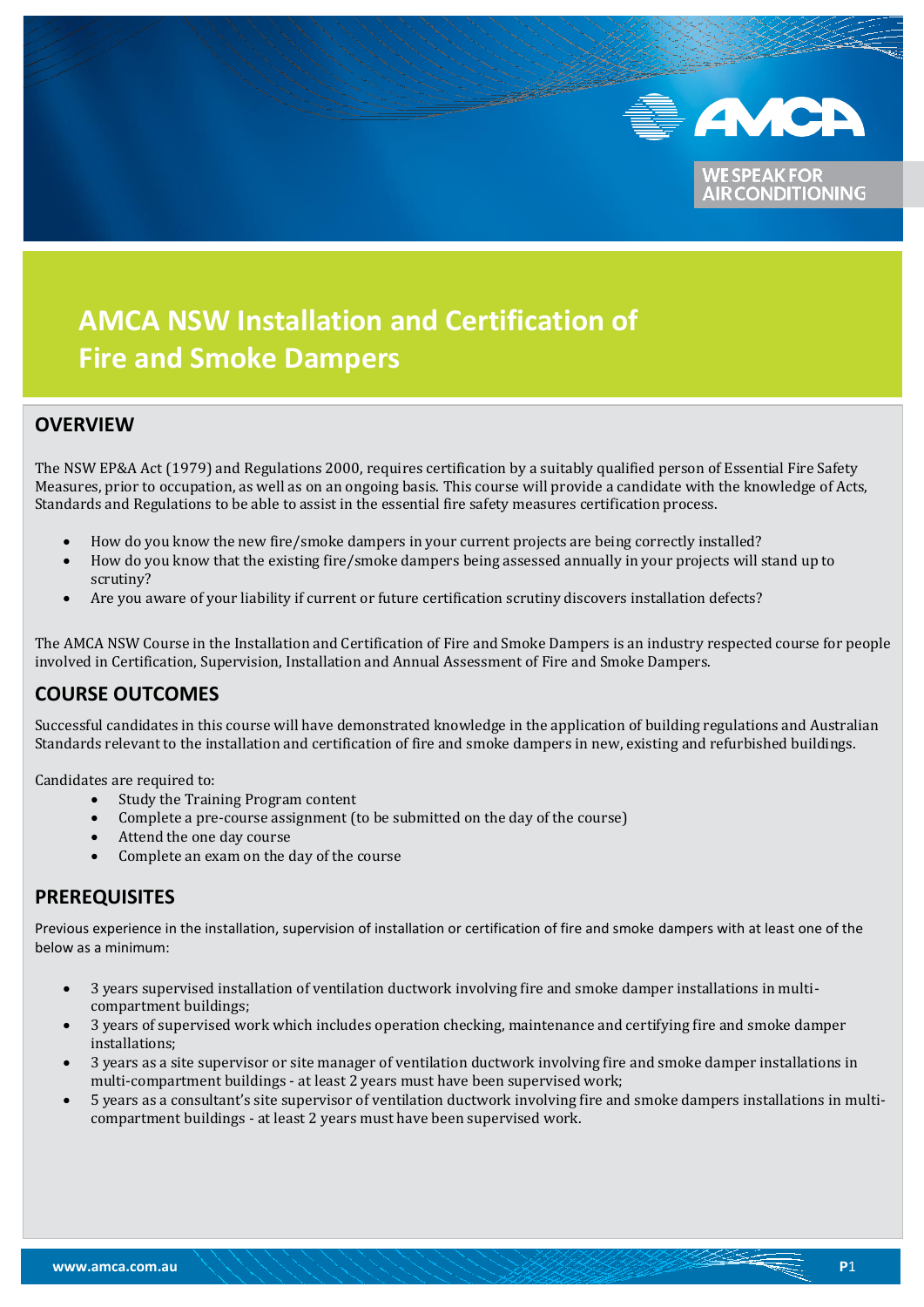

### **PRE-COURSE PROCEDURE**

Four weeks before the course date, the Candidates will be sent the Training Program manual, including the compulsory assignment.

Prior to attending the course, Candidates are required to:

- Study the Training Program content (necessary to pass the course exam)
- Be familiar with the regulatory documents and Australian Standards included in the program
- Complete a pre-course assignment (to be submitted at the course).

PLEASE NOTE: While a cooperative exchange of information is encouraged, the assignment *must be* the *individual work of the candidate*. Where a question regarding the authenticity of the work arises, the examiners will contact the candidate and their employer to discuss. The candidate is *required to sign* a 'Non-Collusion Agreement' confirming that the assignment is original work by the candidate.

### **COURSE CONTENT**

#### FUNDAMENTALS

- Fire compartments and separation
- Protection of openings and fire resistance levels for protection of occupants from fire and smoke
- Where to find the information you need and what information you require

#### REGULATIONS AND STANDARDS

• The NSW EP&A Act and Regulations 2000 requires 'deemed to satisfy' requirements of the BCA, AS1668.1, AS1682.1 &2, as well as AS4072.1-2005. This course will provide an explanation of where the regulations require openings (and shafts) to be appropriately protected, to what degree and to what performance levels.

#### HARDWARE

- What are fire dampers?
- What are smoke dampers?
- What are air dampers?
- What are sub-ducts?
- What types of these devices are currently available?
- How do these devices work? What is their performance?
- How are these devices originally tested and approved for use? What conditions apply?

#### INSTALLATION

- What are the requirements and conditions of installation?
- What details must the installer require of the designer/builder?
- What is an acceptable installation?
- What about the associated building works?
- What evidence needs to be retained by the installer for the works?
- What instructions and baseline data are required to be passed on

#### CERTIFICATION

- What are the regulatory certification requirements?
- Who can certify and on what basis?
- What are the consequences of getting it wrong?

#### MAINTENANCE

- What are the requirements of maintenance?
- What is an acceptable level of maintenance?

#### EXAMINATION

• A supervised exam will be held on the afternoon of the course. It is open book, comprising multiple choice and short answer questions.